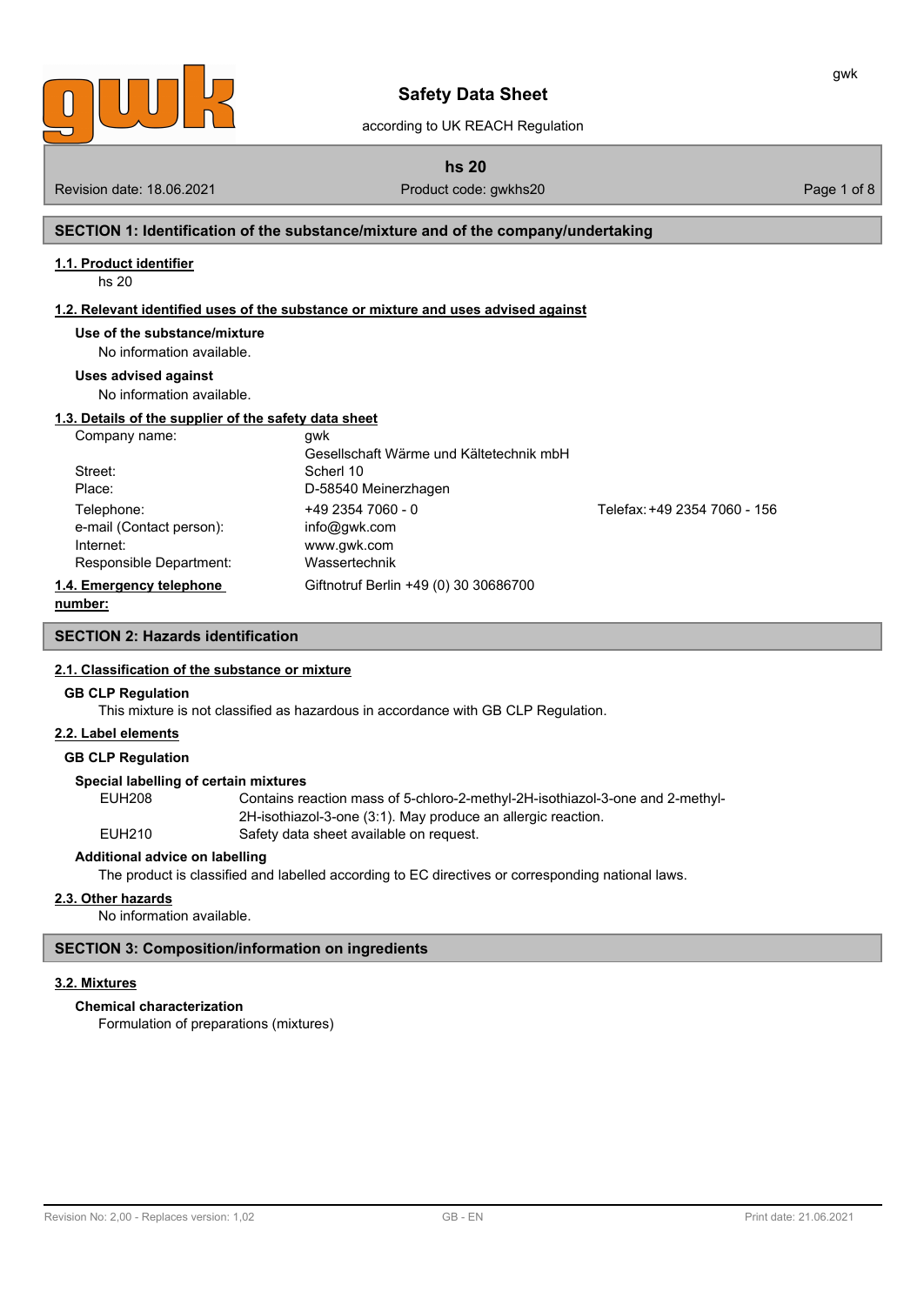

according to UK REACH Regulation

**hs 20**

Revision date: 18.06.2021 **Product code: gwkhs20** Product code: gwkhs20 Page 2 of 8

gwk

#### **Hazardous components**

| CAS No                                                                                                                                                                    | Chemical name                                                                                 |              |                 | Quantity  |
|---------------------------------------------------------------------------------------------------------------------------------------------------------------------------|-----------------------------------------------------------------------------------------------|--------------|-----------------|-----------|
|                                                                                                                                                                           | IEC No                                                                                        | Index No     | <b>REACH No</b> |           |
|                                                                                                                                                                           | <b>GHS Classification</b>                                                                     |              |                 |           |
| 6419-19-8                                                                                                                                                                 | Amino-tris(methylenphosphonsäure)                                                             |              |                 | $< 10 \%$ |
|                                                                                                                                                                           | 229-146-5                                                                                     |              |                 |           |
|                                                                                                                                                                           | Skin Irrit. 2, Eye Irrit. 2, STOT SE 3; H315 H319 H335                                        |              |                 |           |
| 55965-84-9                                                                                                                                                                | reaction mass of 5-chloro-2-methyl-2H-isothiazol-3-one and 2-methyl-2H-isothiazol-3-one (3:1) |              | < 0.01 %        |           |
|                                                                                                                                                                           |                                                                                               | 613-167-00-5 |                 |           |
| Acute Tox. 2, Acute Tox. 2, Acute Tox. 3, Skin Corr. 1C, Eye Dam. 1, Skin Sens. 1A, Aquatic<br>Acute 1, Aquatic Chronic 1; H330 H310 H301 H314 H318 H317 H400 H410 EUH071 |                                                                                               |              |                 |           |

Full text of H and EUH statements: see section 16.

### **Specific Conc. Limits, M-factors and ATE** CAS No EC No Chemical name Quantity Specific Conc. Limits, M-factors and ATE 6419-19-8 229-146-5 Amino-tris(methylenphosphonsäure) < 10 % oral: LD50 = 5900 mg/kg 55965-84-9 - reaction mass of 5-chloro-2-methyl-2H-isothiazol-3-one and  $\sim$  0.01 % 2-methyl-2H-isothiazol-3-one (3:1) inhalation: ATE = 0,5 mg/l (vapours); inhalation: ATE = 0,05 mg/l (dusts or mists); dermal: ATE = 50 mg/kg; oral: ATE = 100 mg/kg Skin Corr. 1C; H314: >= 0,6 - 100 Skin Irrit. 2; H315: >=  $0.06 - 5.06$  Eye Dam. 1; H318: >= 0,6 - 100 Eye Irrit. 2; H319: >= 0,06 - < 0,6 Skin Sens. 1A; H317: >= 0,0015 - 100 M akut; H400: M=100 M chron.; H410: M=100

#### **Further Information**

No information available.

### **SECTION 4: First aid measures**

#### **4.1. Description of first aid measures**

#### **General information**

Remove contaminated, saturated clothing immediately.

#### **After inhalation**

Move victim to fresh air. Instruct person to keep calm and warm.

#### **After contact with skin**

After contact with skin, wash immediately with plenty of water and soap.

#### **After contact with eyes**

If product gets into the eye, keep eyelid open and rinse immediately with large quantities of water, for at least 5 minutes. Subsequently consult an ophthalmologist.

#### **After ingestion**

Rinse mouth immediately and drink plenty of water. Never give anything by mouth to an unconscious person or a person with cramps.

#### **4.2. Most important symptoms and effects, both acute and delayed**

No information available.

#### **4.3. Indication of any immediate medical attention and special treatment needed**

Treat symptomatically.

#### **SECTION 5: Firefighting measures**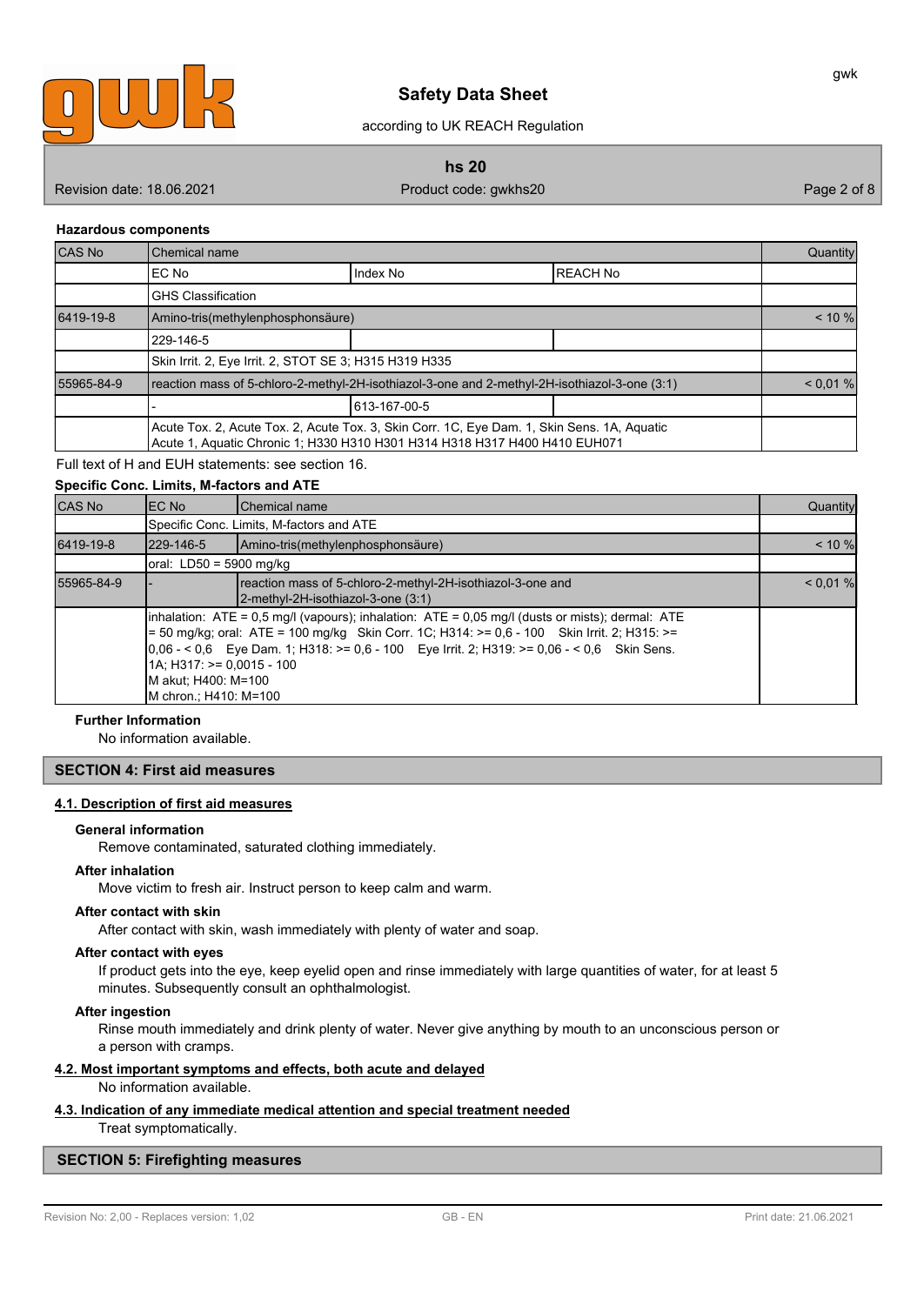

### according to UK REACH Regulation

### **hs 20**

Revision date: 18.06.2021 **Product code: gwkhs20** Product code: gwkhs20 **Page 3 of 8** Page 3 of 8

### **5.1. Extinguishing media**

### **Suitable extinguishing media**

Water. Foam. ABC powder. Carbon dioxide (CO2).

**Unsuitable extinguishing media**

High power water jet.

### **5.2. Special hazards arising from the substance or mixture**

In case of fire may be liberated: Nitrogen oxides (NOx). Hydrogen chloride (HCl). Carbon monoxide

#### **5.3. Advice for firefighters**

In case of fire: Wear self-contained breathing apparatus.

#### **Additional information**

Collect contaminated fire extinguishing water separately. Do not allow entering drains or surface water.

### **SECTION 6: Accidental release measures**

#### **6.1. Personal precautions, protective equipment and emergency procedures**

#### **General measures**

Wear personal protection equipment.

#### **For non-emergency personnel**

No information available.

#### **For emergency responders**

No information available.

#### **6.2. Environmental precautions**

Prevent spread over a wide area (e.g. by containment or oil barriers).

### **6.3. Methods and material for containment and cleaning up**

#### **For containment**

No information available.

#### **For cleaning up**

No information available.

### **Other information**

Absorb with liquid-binding material (e.g. sand, diatomaceous earth, acid- or universal binding agents). Take up mechanically, placing in appropriate containers for disposal.

#### **6.4. Reference to other sections**

No information available.

### **SECTION 7: Handling and storage**

#### **7.1. Precautions for safe handling**

#### **Advice on safe handling**

No special measures are necessary.

### **Advice on protection against fire and explosion**

No special fire protection measures are necessary.

#### **Advice on general occupational hygiene**

Do not eat, drink, smoke or sneeze at the workplace.

#### **Further information on handling**

No special handling instructions are necessary.

### **7.2. Conditions for safe storage, including any incompatibilities**

### **Requirements for storage rooms and vessels**

Keep/Store only in original container.

gwk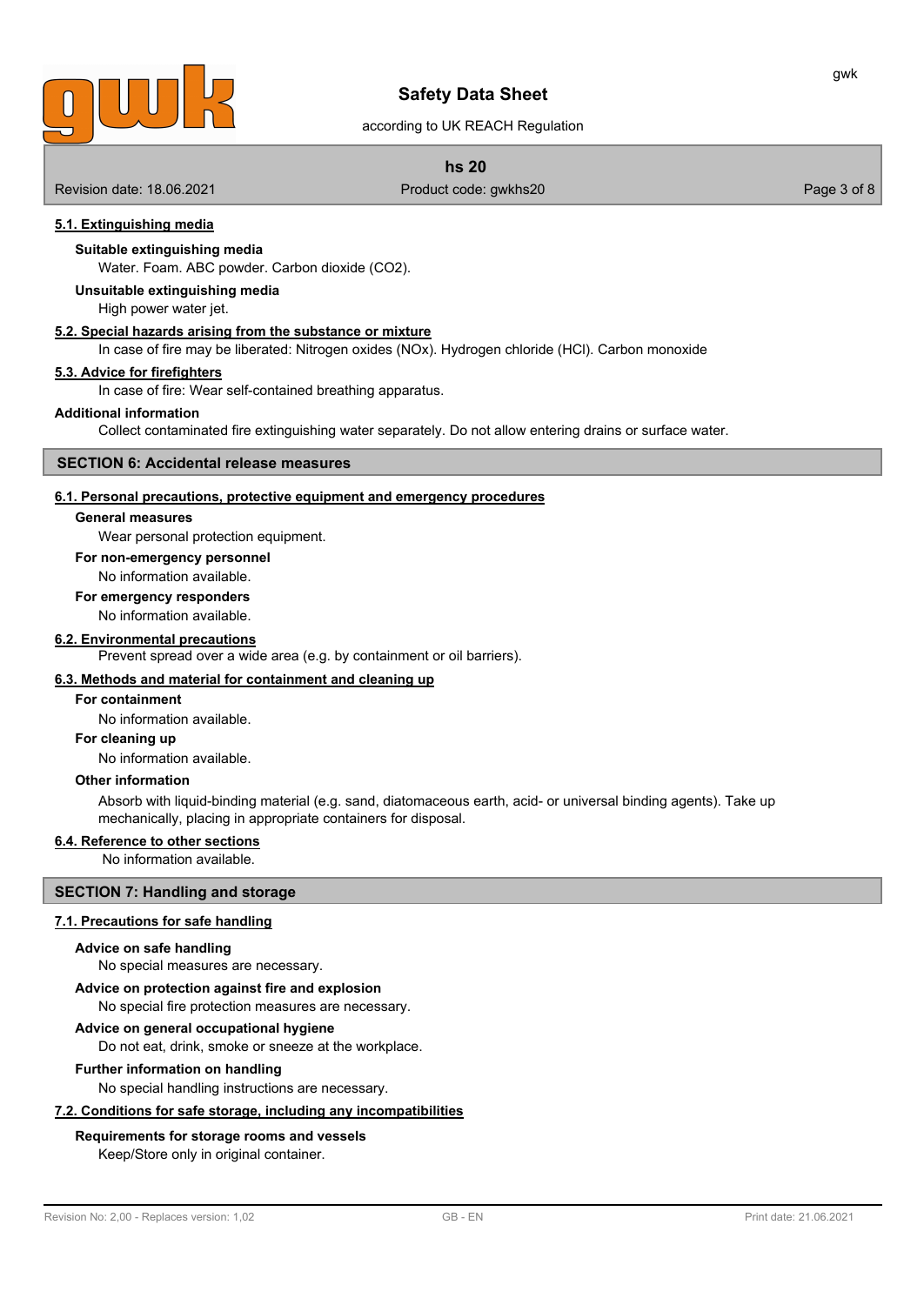

according to UK REACH Regulation

### **hs 20**

Revision date: 18.06.2021 **Product code: gwkhs20** Product code: gwkhs20 Page 4 of 8

### **Hints on joint storage**

Keep away from food, drink and animal feedingstuffs.

Conditions to avoid: frost. **Further information on storage conditions**

# **7.3. Specific end use(s)**

No information available.

#### **SECTION 8: Exposure controls/personal protection**

#### **8.1. Control parameters**

### **Additional advice on limit values**

No information available.

### **8.2. Exposure controls**

**Appropriate engineering controls**

No information available.

### **Individual protection measures, such as personal protective equipment**

#### **Eye/face protection**

Tightly sealed safety glasses.

#### **Hand protection**

Chemical-resistant protective gloves (EN 374), Suitable materials for short-term contact or splashes (recommended: at least protection index 2, corresponding to> 30 minutes permeation time to EN 374), eg. B. nitrile rubber (0.4 mm), chloroprene rubber (0.5 mm), polyvinyl chloride (0.7 mm), etc. .. Because of the large variety of types, the instructions for use of the manufacturer must be observed.

#### **Skin protection**

No information available.

### **Respiratory protection**

No information available.

#### **Environmental exposure controls**

No information available.

### **SECTION 9: Physical and chemical properties**

### **9.1. Information on basic physical and chemical properties**

| Physical state: | liauid         |
|-----------------|----------------|
| Colour:         | yellow-orange  |
| Odour:          | characteristic |

#### **Changes in the physical state**

Melting point/freezing point:  $\blacksquare$  2 °C DIN 51532 Boiling point or initial boiling point and ca. 100 °C DIN 3405 boiling range: pH-Value (at 20 °C): ca. 4 DIN 19261

#### **9.2. Other information**

### **Other safety characteristics**

No information available.

#### **SECTION 10: Stability and reactivity**

**Test method**

Density (at 25 °C):  $\qquad \qquad$  DIN 53479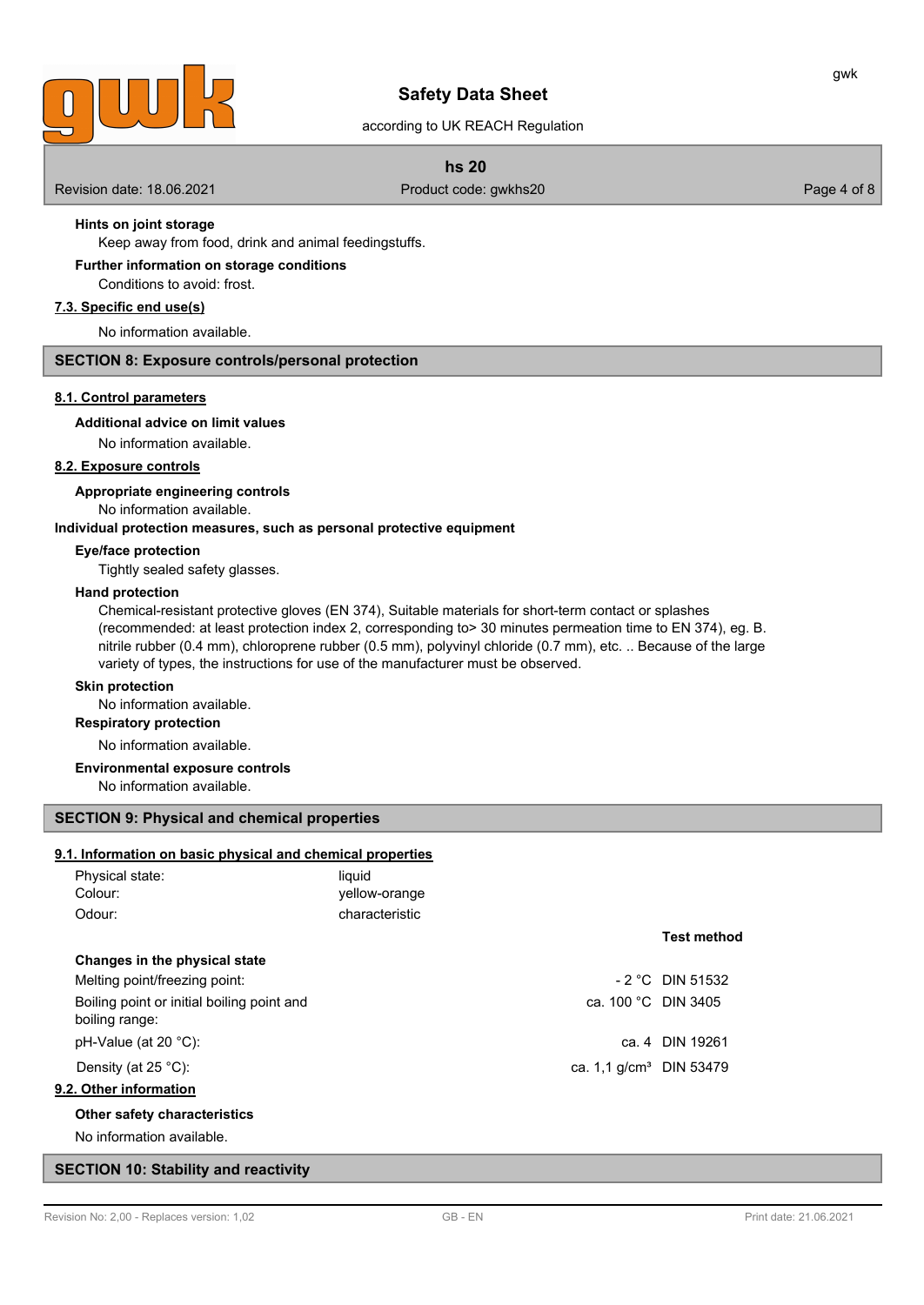

### according to UK REACH Regulation

#### **hs 20**

Revision date: 18.06.2021 **Product code: gwkhs20** Product code: gwkhs20 Page 5 of 8

#### **10.1. Reactivity**

No information available.

# **10.2. Chemical stability**

No information available.

### **10.3. Possibility of hazardous reactions**

Oxidizing agents. Acid. Reducing agent. Alkalis (alkalis).

#### **10.4. Conditions to avoid**

No information available.

### **10.5. Incompatible materials**

Materials to avoid: Oxidizing agents. Acid. Reducing agent. Alkalis (alkalis).

### **10.6. Hazardous decomposition products**

No information available.

#### **Further information**

No information available.

#### **SECTION 11: Toxicological information**

#### **11.1. Information on hazard classes as defined in GB CLP Regulation**

**Toxicocinetics, metabolism and distribution**

The product has not been tested.

#### **Acute toxicity**

Based on available data, the classification criteria are not met.

| CAS No     | Chemical name                                                                                 |                     |                     |                |        |        |
|------------|-----------------------------------------------------------------------------------------------|---------------------|---------------------|----------------|--------|--------|
|            | Exposure route                                                                                | IDose               |                     | <b>Species</b> | Source | Method |
| 6419-19-8  | Amino-tris(methylenphosphonsäure)                                                             |                     |                     |                |        |        |
|            | oral                                                                                          | ILD50<br> mg/kg     | 5900                | Ratte          |        |        |
| 55965-84-9 | reaction mass of 5-chloro-2-methyl-2H-isothiazol-3-one and 2-methyl-2H-isothiazol-3-one (3:1) |                     |                     |                |        |        |
|            | oral                                                                                          | <b>ATE</b><br>mg/kg | 100                 |                |        |        |
|            | dermal                                                                                        | <b>ATE</b>          | 50 mg/kg            |                |        |        |
|            | inhalation vapour                                                                             | <b>ATE</b>          | $0,5$ mg/l          |                |        |        |
|            | inhalation aerosol                                                                            | <b>ATE</b>          | $0,05 \text{ mg/l}$ |                |        |        |

#### **Irritation and corrosivity**

Based on available data, the classification criteria are not met.

#### **Sensitising effects**

Contains reaction mass of 5-chloro-2-methyl-2H-isothiazol-3-one and 2-methyl-2H-isothiazol-3-one (3:1). May produce an allergic reaction. no danger of sensitization.

#### **Carcinogenic/mutagenic/toxic effects for reproduction**

Based on available data, the classification criteria are not met.

#### **STOT-single exposure**

Based on available data, the classification criteria are not met.

#### **STOT-repeated exposure**

Based on available data, the classification criteria are not met.

### **Aspiration hazard**

Based on available data, the classification criteria are not met.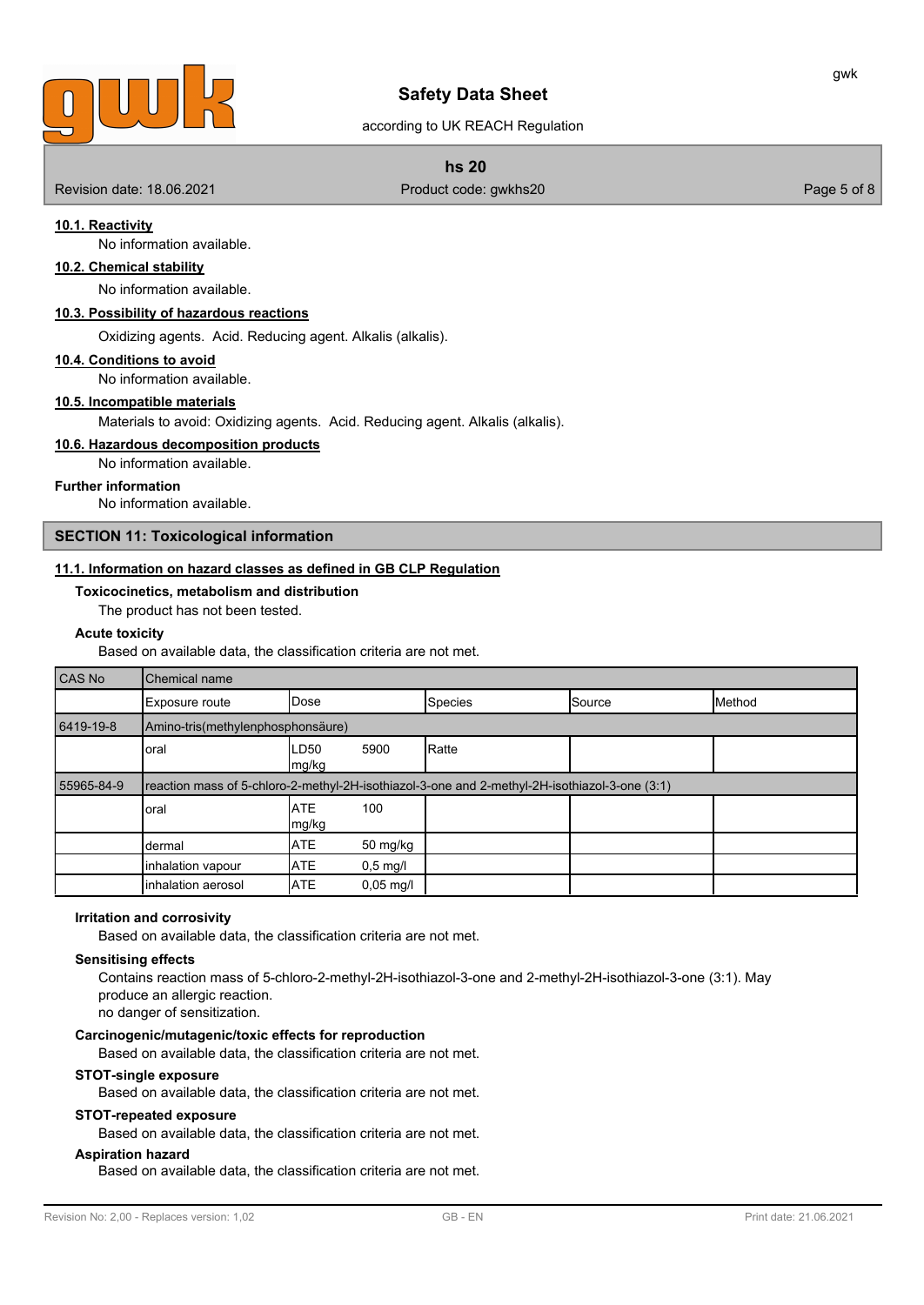

according to UK REACH Regulation

### **hs 20**

Revision date: 18.06.2021 **Product code: gwkhs20** Product code: gwkhs20 **Page 6 of 8** Page 6 of 8

gwk

# **Additional information on tests**

Classification for mixtures and used evaluation method according to regulation (EC) No 1272/2008 [CLP]

## **11.2. Information on other hazards**

**Endocrine disrupting properties** No information available.

### **Further information**

No information available.

### **SECTION 12: Ecological information**

### **12.1. Toxicity**

The product has not been tested.

### **12.2. Persistence and degradability**

Technically correct releases of minimal concentrations to adapted biological sewage treatment facility, will not disturb the biodegradability of activated sludge.

#### **12.3. Bioaccumulative potential**

Does not accumulate in organisms.

#### **12.4. Mobility in soil**

No information available.

#### **12.5. Results of PBT and vPvB assessment**

No information available.

### **12.6. Endocrine disrupting properties**

No information available.

#### **12.7. Other adverse effects**

No information available.

### **Further information**

No information available.

### **SECTION 13: Disposal considerations**

### **13.1. Waste treatment methods**

#### **Disposal recommendations**

Do not allow to enter into surface water or drains.

Dispose of contents/container to an appropriate recycling or disposal facility. Waste disposal according to directive 2008/98/EC, covering waste and dangerous waste. Send to a hazardous waste incinerator facility under observation of official regulations.

DE: Waste key product: Dispose of waste according to "Kreislaufwirtschafts- und Abfallgesetz (KrW-/AbfG)".

#### **Contaminated packaging**

Contaminated packages must be completely emptied and can be re-used following proper cleaning. Packing which cannot be properly cleaned must be disposed of.

### **SECTION 14: Transport information**

| Land transport (ADR/RID)          |                                                          |
|-----------------------------------|----------------------------------------------------------|
| 14.1. UN number:                  | No dangerous good in sense of this transport regulation. |
| 14.2. UN proper shipping name:    | No dangerous good in sense of this transport regulation. |
| 14.3. Transport hazard class(es): | No dangerous good in sense of this transport regulation. |
| 14.4. Packing group:              | No dangerous good in sense of this transport regulation. |
| Inland waterways transport (ADN)  |                                                          |
| <b>14.1. UN number:</b>           | No dangerous good in sense of this transport regulation. |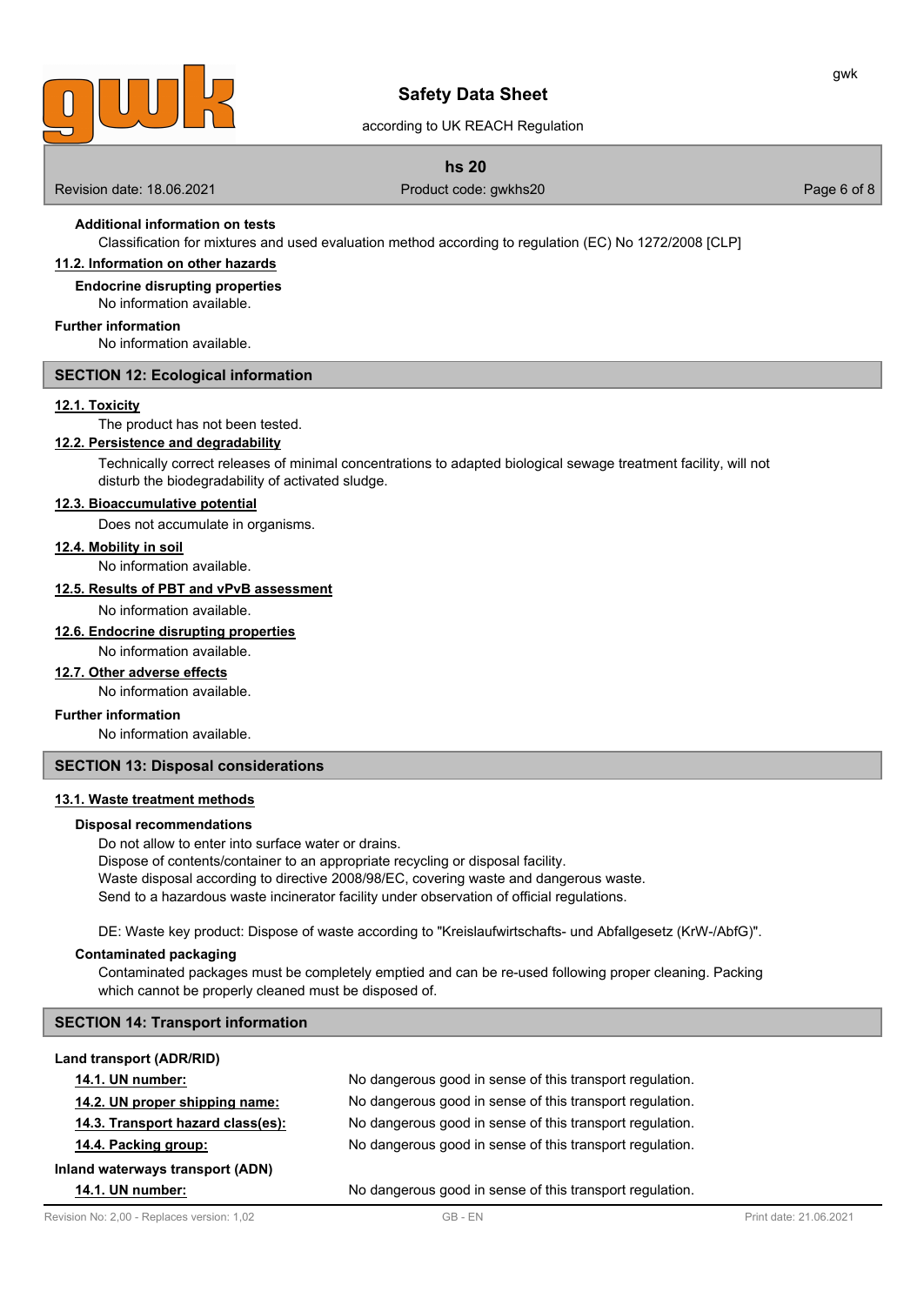

### according to UK REACH Regulation

| <b>hs 20</b>                                                  |                                                                                                                                                                                                                                |             |  |  |
|---------------------------------------------------------------|--------------------------------------------------------------------------------------------------------------------------------------------------------------------------------------------------------------------------------|-------------|--|--|
| Revision date: 18,06,2021                                     | Product code: gwkhs20                                                                                                                                                                                                          | Page 7 of 8 |  |  |
| 14.2. UN proper shipping name:                                | No dangerous good in sense of this transport regulation.                                                                                                                                                                       |             |  |  |
| 14.3. Transport hazard class(es):                             | No dangerous good in sense of this transport regulation.                                                                                                                                                                       |             |  |  |
| 14.4. Packing group:                                          | No dangerous good in sense of this transport regulation.                                                                                                                                                                       |             |  |  |
| <b>Marine transport (IMDG)</b>                                |                                                                                                                                                                                                                                |             |  |  |
| 14.1. UN number:                                              | No dangerous good in sense of this transport regulation.                                                                                                                                                                       |             |  |  |
| 14.2. UN proper shipping name:                                | No dangerous good in sense of this transport regulation.                                                                                                                                                                       |             |  |  |
| 14.3. Transport hazard class(es):                             | No dangerous good in sense of this transport regulation.                                                                                                                                                                       |             |  |  |
| 14.4. Packing group:                                          | No dangerous good in sense of this transport regulation.                                                                                                                                                                       |             |  |  |
| Air transport (ICAO-TI/IATA-DGR)                              |                                                                                                                                                                                                                                |             |  |  |
| 14.1. UN number:                                              | No dangerous good in sense of this transport regulation.                                                                                                                                                                       |             |  |  |
| 14.2. UN proper shipping name:                                | No dangerous good in sense of this transport regulation.                                                                                                                                                                       |             |  |  |
| 14.3. Transport hazard class(es):                             | No dangerous good in sense of this transport regulation.                                                                                                                                                                       |             |  |  |
| 14.4. Packing group:                                          | No dangerous good in sense of this transport regulation.                                                                                                                                                                       |             |  |  |
| 14.5. Environmental hazards                                   |                                                                                                                                                                                                                                |             |  |  |
| ENVIRONMENTALLY HAZARDOUS:                                    | No                                                                                                                                                                                                                             |             |  |  |
| 14.6. Special precautions for user                            |                                                                                                                                                                                                                                |             |  |  |
|                                                               |                                                                                                                                                                                                                                |             |  |  |
| 14.7. Maritime transport in bulk according to IMO instruments |                                                                                                                                                                                                                                |             |  |  |
|                                                               |                                                                                                                                                                                                                                |             |  |  |
| Other applicable information                                  |                                                                                                                                                                                                                                |             |  |  |
|                                                               |                                                                                                                                                                                                                                |             |  |  |
| <b>SECTION 15: Regulatory information</b>                     |                                                                                                                                                                                                                                |             |  |  |
|                                                               | 15.1. Safety, health and environmental regulations/legislation specific for the substance or mixture                                                                                                                           |             |  |  |
| EU regulatory information                                     |                                                                                                                                                                                                                                |             |  |  |
| Information according to 2012/18/EU<br>(SEVESO III):          | Not subject to 2012/18/EU (SEVESO III)                                                                                                                                                                                         |             |  |  |
| <b>Additional information</b>                                 |                                                                                                                                                                                                                                |             |  |  |
| No information available.                                     |                                                                                                                                                                                                                                |             |  |  |
| National regulatory information                               |                                                                                                                                                                                                                                |             |  |  |
| Employment restrictions:                                      | Observe restrictions to employment for juveniles according to the 'juvenile<br>work protection guideline' (94/33/EC). Observe employment restrictions<br>under the Maternity Protection Directive (92/85/EEC) for expectant or |             |  |  |
| Water hazard class (D):                                       | nursing mothers.<br>1 - slightly hazardous to water                                                                                                                                                                            |             |  |  |

# **SECTION 16: Other information**

### **Relevant H and EUH statements (number and full text)**

| H301             | Toxic if swallowed.                      |
|------------------|------------------------------------------|
| H310             | Fatal in contact with skin.              |
| H314             | Causes severe skin burns and eye damage. |
| H315             | Causes skin irritation.                  |
| H317             | May cause an allergic skin reaction.     |
| H318             | Causes serious eye damage.               |
| H <sub>319</sub> | Causes serious eye irritation.           |
| H <sub>330</sub> | Fatal if inhaled.                        |